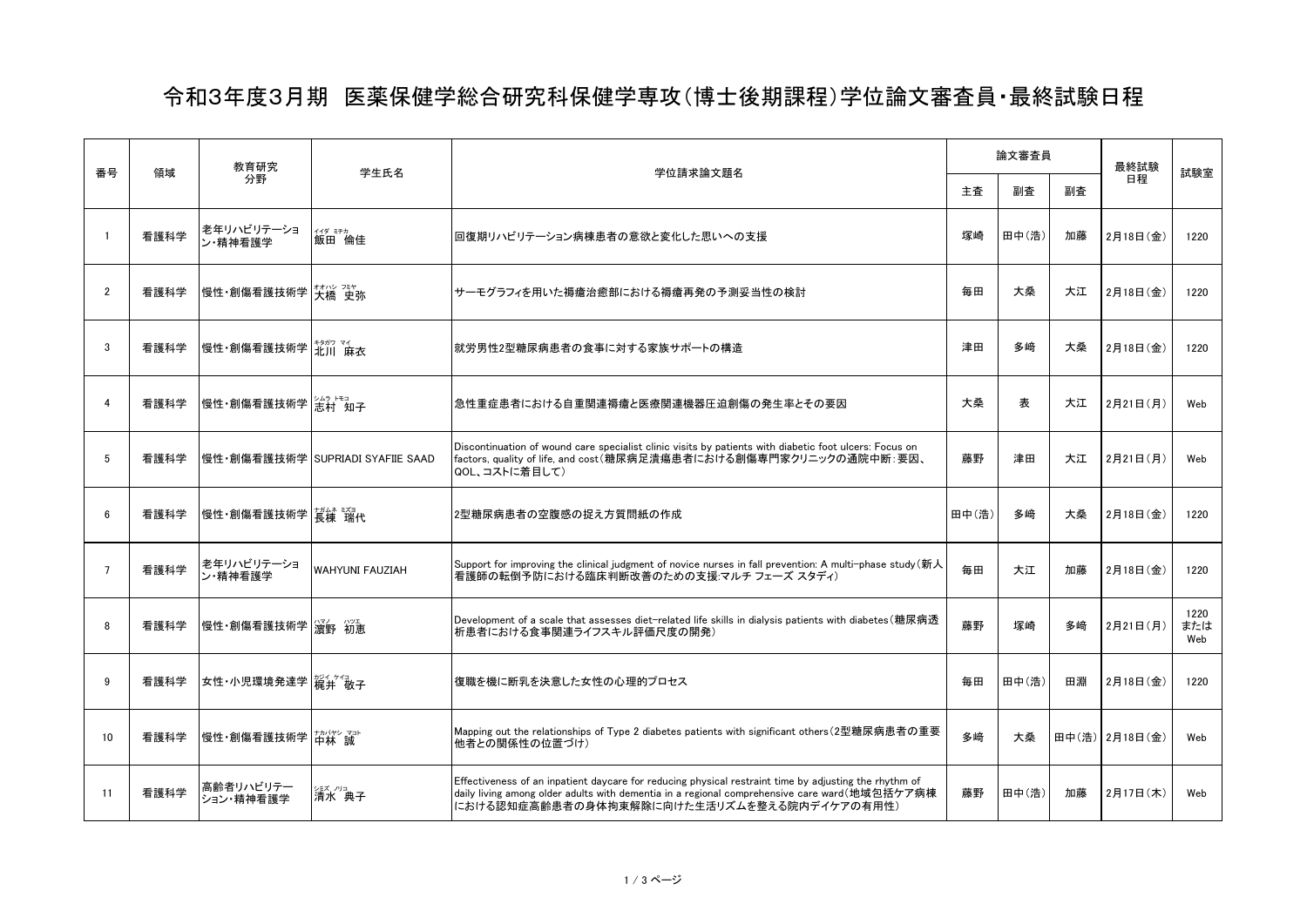## 令和3年度3月期 医薬保健学総合研究科保健学専攻(博士後期課程)学位論文審査員・最終試験日程

| 番号 | 領域              | 教育研究<br>分野             | 学生氏名                         | 学位請求論文題名                                                                                                                                                                                                                                                  | 論文審査員 |       | 最終試験 | 試験室       |                    |
|----|-----------------|------------------------|------------------------------|-----------------------------------------------------------------------------------------------------------------------------------------------------------------------------------------------------------------------------------------------------------|-------|-------|------|-----------|--------------------|
|    |                 |                        |                              |                                                                                                                                                                                                                                                           | 主査    | 副査    | 副査   | 日程        |                    |
| 12 | 看護科学            | 慢性•創傷看護技術学 市橋 紗由美      |                              | Influences of lower limb edema on daily lives of elderly individuals in an elderly day care center (デイサー<br>ビスに通所する高齢者における下肢浮腫が日常生活に与える影響)                                                                                                                | 大江    | 表     | 大桑   | 2月18日(金)  | 1220               |
| 13 | 看護科学            | 地域·環境保健看護学 名# 久仁子      |                              | Factors affecting the care management of behavioral and psychological symptoms of dementia among<br>care managers in Japan(日本のケアマネジャーにおける認知症の行動・心理症状のケアマネジメントに影<br>響を与える要因)                                                                               | 表     | 田中(浩) | 塚崎   | 2月17日 (木) | Web                |
| 14 | 看護科学            | 高齢者リハビリテー<br>ション・精神看護学 | ヨシエ ユカリ<br>吉江 由加里            | Development of a model of factors influencing practical multidisciplinary collaboration skills in<br>convalescent rehabilitation ward nurses: A structural equation modeling analysis (回復期リハビリテーショ<br>ン病棟看護師の多職種との連携実践力に関する影響モデルの開発:構造方程式モデリングを用いた分<br>析) | 田中(浩) | 藤野    | 加藤   | 2月17日(木)  | 1220<br>または<br>Web |
| 15 | 看護科学            | 地域·環境保健看護学 军山 木綿子      |                              | Decreased serum testosterone levels associated with 17 $\beta$ -hydroxysteroid dehydrogenase activity in 7-<br>year-old children from a dioxin-exposed area of Vietnam(ダイオキシン曝露地域のベトナム7才児におけ<br>るテストステロン値の減少と17βヒドロキシステロイドデヒドロゲナーゼ活性との関連)                 | 塚崎    | 表     | 藤野   | 2月17日(木)  | 1220               |
| 16 | 医療科学            | 機能画像解析学                | ☆<br>荒井 信行                   | Nigrosome 1の解剖学的傾斜構造とMRI描出能                                                                                                                                                                                                                               | 小林(聡) | 宮地    | 松原   | 2月17日(木)  | 4111               |
| 17 | 医療科学            | 機能画像解析学                | か ショウ<br>伊藤 伸太郎              | 頭頸部癌動注化学療法時の造影磁気共鳴イメ―ジングを使用した抗癌剤濃度推定                                                                                                                                                                                                                      | 小林(聡) | 宮地    | 松原   | 2月17日(木)  | 4111               |
| 18 | 医療科学            | 量子診療技術学                | <b>NGUYEN THI HONG TRANG</b> | A comprehensive study of the characteristics of an integral quality monitor(ガントリ設置透過型検出器<br>Integral Quality Monitorの特性に関する研究)                                                                                                                            | 松原    | 武村    | 宮地   | 2月17日(木)  | 4111               |
| 19 | 医療科学            | 暈子診療技術学                | 伊加 心<br>市川 肇                 | 骨SPECT自動解析ソフトウェアの開発およびその有用性に関する研究                                                                                                                                                                                                                         | 川井    | 絹谷    | 小野口  | 2月17日 (木) | 4111               |
| 20 | 医療科学            | 量子診療技術学                | <sub>印物 7秒</sub><br>廣澤 文香    | Use of optically stimulated luminescence dosimeter and radiophotoliminescent glass dosimeter for dose<br>measurement in dual-source dual-energy computed tomography(2X線管方式のデュアルエネルギーCT<br>における線暈測定のための光刺激ルミネセンス線暈計と蛍光ガラス線暈計の使用)                           | 川島    | 武村    | 松原   | 2月17日 (木) | 4111               |
| 21 | リハビリテー<br>ション科学 | 障害解析学                  | ゆゆ マリナ<br><b>東藤 真理奈</b>      | F波波形の多様性を反映させた新たな波形分析方法の検討-加算平均法とヒストグラムの併用による健<br>常者の波形種類についてー                                                                                                                                                                                            | 山崎    | 淺井    | 久保田  | 2月16日 (水) | 2101               |
| 22 | リハビリテー<br>ション科学 | 機能·能力回復学               | */サワ シン仔<br><b>小ノ</b> 澤 真一   | 人工呼吸依存患者における肺コンプライアンス低下の要因について                                                                                                                                                                                                                            | 少作    | 染矢    | 横川   | 2月16日(水)  | 5104<br>または<br>Web |